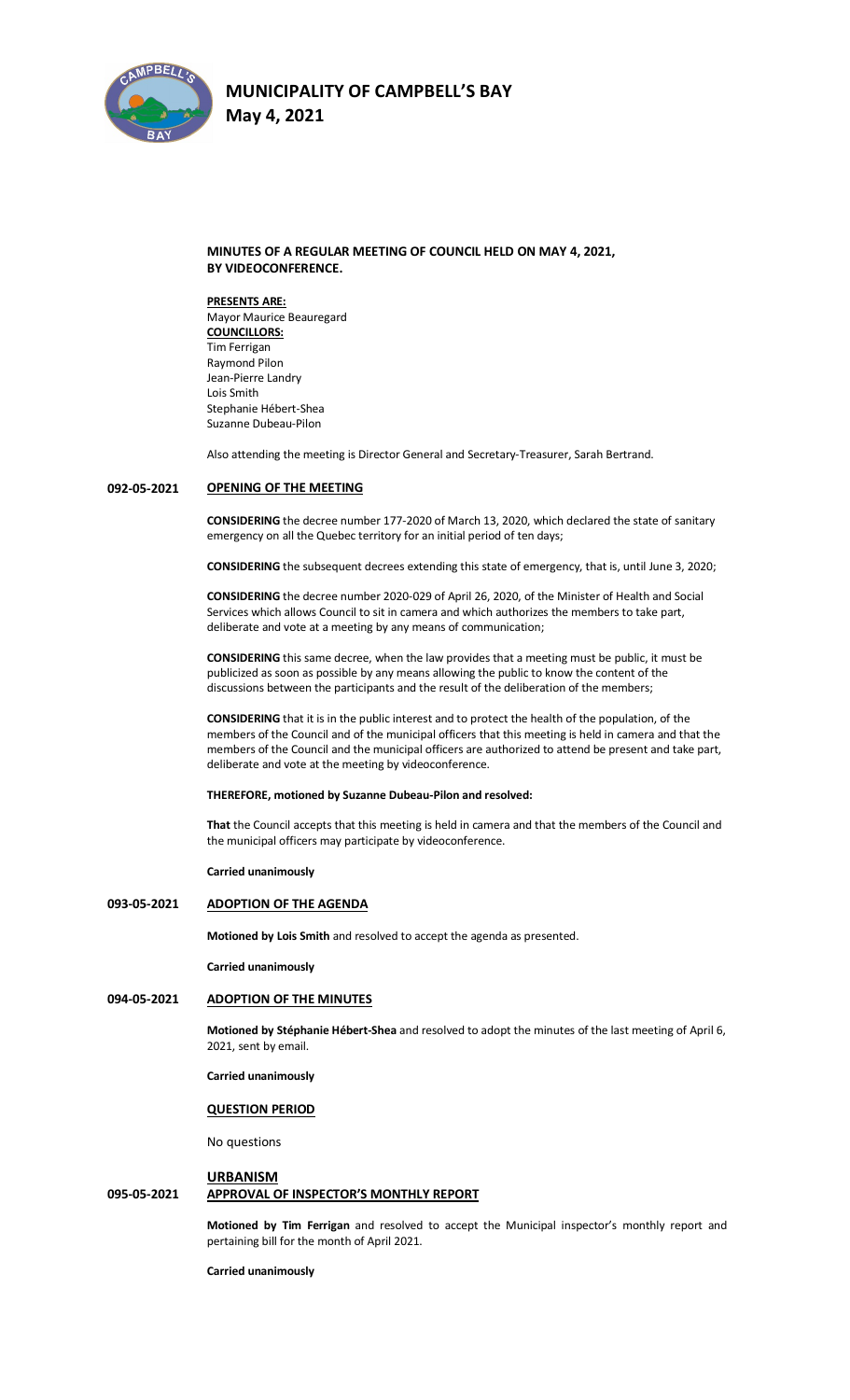

#### **096-05-2021 ADOPTION OF BYLAW NO 100-2021 REGARDING WATER DAMAGE PROTECTION**

**WHEREAS** article 19 of the Municipal Powers act (RLRQ, c.C 47.1) allows any local municipality to adopt environmental regulations;

**WHEREAS** Council deems it appropriate to impose the installation of protection against water damage with regard to any construction located on its territory;

**WHEREAS** according to article 21 of the municipal powers act, the municipality is not responsible for damage caused to a building or its contents if the owner neglects or omits to install a device intended to reduce the risk of malfunction a water supply or sewer system, in accordance with a by-law adopted under section 19 of the said act;

**WHEREAS** a notice of motion was duly given by councilor Jean-Pierre Landry at the council meeting held on April 6, 2021, and a draft by-law was tabled by councilor Lois Smith at this same meeting;

**WHEREAS** the mayor mentions that the purpose of this by-law is to provide for the obligation, for the owners of constructions served by a sanitary, storm or unit sewer network (if applicable) located on the territory of the municipality, to install protection against water damage, in particular non-return valves, to prevent any backflow, in accordance with the conditions provided for in this by-law

## **THEREFORE;**

**Motioned by Jean-Pierre Landry** and resolved that the by-law no 100-2021 regarding water damage protection be adopted as presented.

**Carried unanimously**

## **097-05-2021 REQUEST RECEIVED TO PURCHASE MUNICIPAL PROPERTY**

**WHEREAS** a request was received from a property owner wishing to purchase a portion of municipal property located at the end of McLellan Street from Second Street to the Ottawa River;

**WHEREAS** council has reviewed the request;

### **THEREFORE,**

**Motioned by Raymond Pilon** and resolved to deny the request to purchase a portion of municipal property pertaining to the end of McLellan Street from Second Street to the Ottawa River. Council wishes to remain owner of the entire McLellan St from Front Street to the Ottawa River.

#### **Carried unanimously**

## **COVID-19**

**It is noted that** the recent restrictions regarding COVID protocol in the workplace prepared by the INSPQ is discussed including restrictions regarding yard sales since it is still prohibited to gather.

## **STREETS AND SIDEWALKS 098-05-2021 GREEN THUMB CHALLENGE**

**WHEREAS** Council would like to initiate a community challenge regarding the planting and maintenance of 8 street planter boxes;

**WHEREAS** a draw will be held to pick names of those chosen to maintain their own municipal planter box located along the municipal sidewalks;

**WHEREAS** an expense of \$50 per box is authorized from the Budgetary item: summer flowers;

**WHEREAS** Councilor Stephanie Hebert-Shea will prepare the project details and poster to share on social media;

#### **THEREFORE,**

**Motioned by** Suzanne Dubeau-Pilon and resolved to authorize the expense of \$ 400 for the Green Thumb Community Challenge.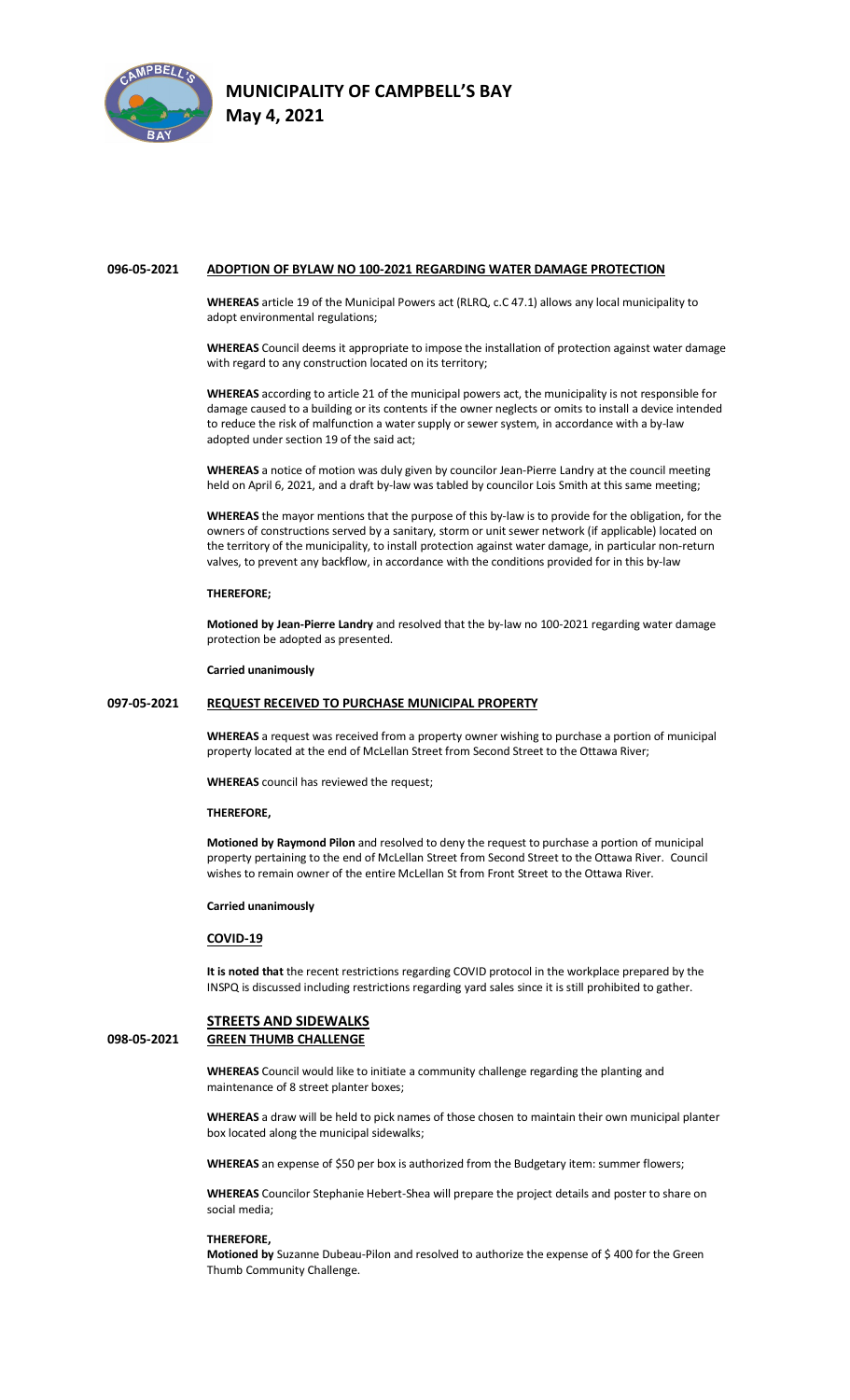

#### **Carried unanimously**

## **099-05-2021 STREET BANNERS**

**Motioned by Lois Smith** and resolved to receive a proposal from Fotenn regarding assistance with a banner branding program.

**Carried unanimously**

#### **100-05-2021 AUTHORIZATION OF EXPENSE - DOG WASTE SYSTEM**

**Motioned by Stephanie Hébert Shea** and resolved to authorize the expense of \$2000 for the purchase of 4 dog waste systems. the expense is allocated from the Renouveau Villageois program.

#### **Carried unanimously**

## **101-05-2021 AUTHORIZATION OF EXPENSE – STREET SIGN RIVER ROAD**

**Motioned by Lois Smith** and resolved to authorize the purchase of 2 new street signs for River Road. The expense of \$200 is allocated the budgetary item: street signs.

#### **Carried unanimously**

#### **MAYOR'S REPORT**

The mayor announces this year's honorary members of the Campbell's Bay and Litchfield Fire Department.

## **FINANCE**

## **102-05-2020 MONTHLY BILLS**

**Motioned by Raymond Pilon** and resolved to pay monthly bills as presented on the disbursement sheet of May 4, 2021, in the amount of \$91 282.11.

#### **Carried unanimously**

#### **Certificate of availability**

I, Sarah Bertrand, Director general of the Municipality of Campbell's Bay, certifies that there are funds available for the above-approved expenses.

Given in Campbell's Bay, this, 4th day of May 2021.

Sarah Bertrand DGST

## **MRC LAND SALE FOR NON-PAYMENT OF TAXES**

**It is noted that** the MRC land sale will be held on September 9 2021, a list of immovables to be sold will be presented at next council meeting.

## **103-05-2021 RESOLUTION OF CONCORDANCE AND SHORT-TERM PAYMENT OF A \$145,000 LOAN PER BOND TO BE COMPLETED ON MAY 11, 2021**

**WHEREAS,** in accordance with the following borrowing regulations and for the amount indicated, the Municipality of Campbell's Bay wishes to borrow by notes for a total of \$145,000 to be realized on May 11, 2021, divided as follows:

> Borrowing Regulations - 102-19 For \$145,000

**WHEREAS the** loan settlement should be amended accordingly;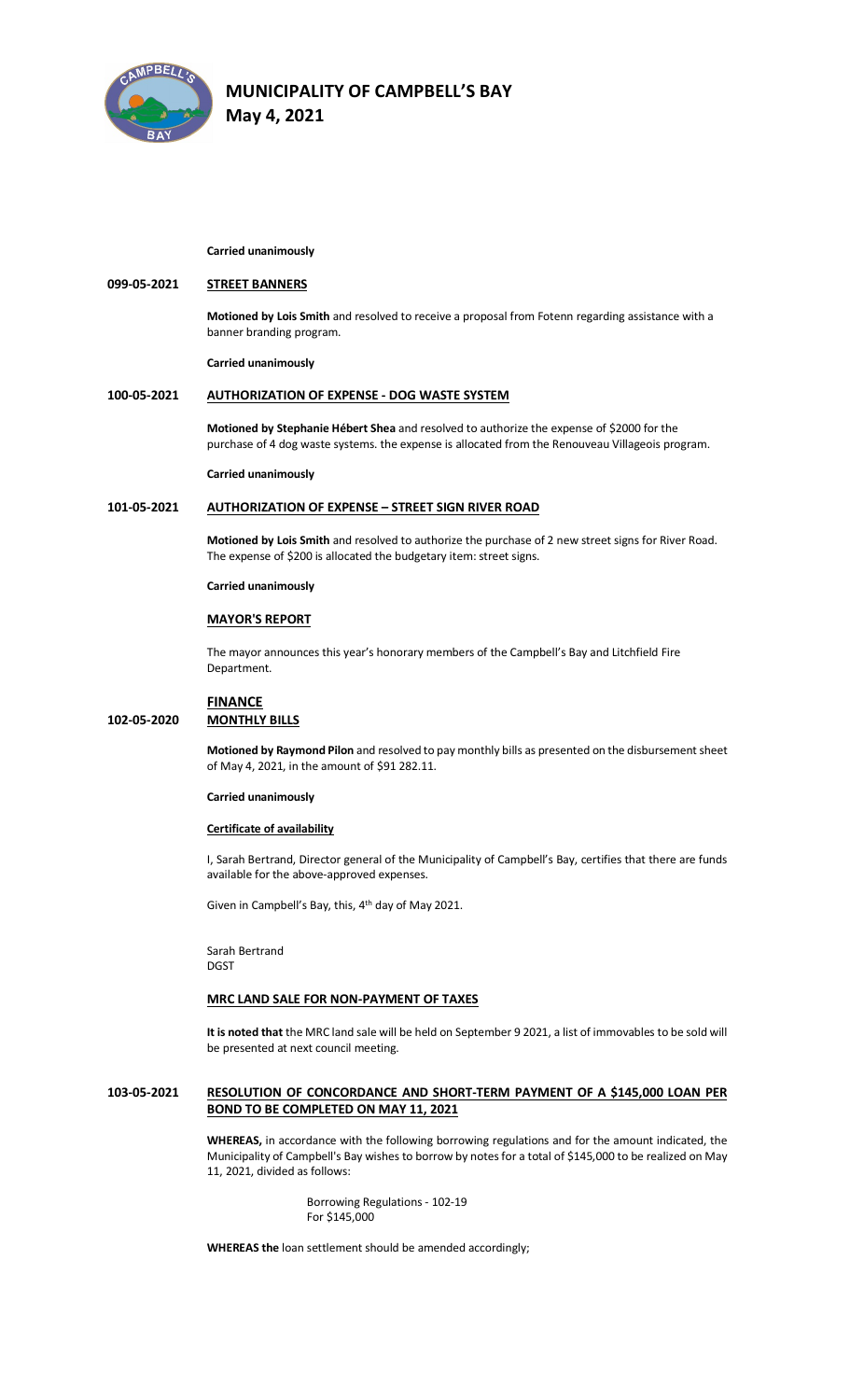

**WHEREAS**, in accordance with section 1 of section 2 of the Municipal Debts and Borrowing Act (RLRQ, Chapter D 7), for the purposes of this loan and for the loan settlement number 102 19, the Municipality of Campbell's Bay wishes to carry out the loan for a shorter term than the one originally set out in these regulations;

#### **It is proposed by Jean-Pierre Landry and unanimously resolved,**

**THAT** the loan settlement in the first paragraph of the preamble be financed by notes, in accordance with the following:

1. Tickets will be dated May 11, 2021;

2. Interest will be payable semi-annually on May 11 and November 11 of each year;

3. The notes will be signed by the Mayor and the Secretary Treasurer or Treasurer;

4. Notes, as for the principal, will be repaid as follows:

| 5 900\$   | 2022                 |
|-----------|----------------------|
| 6 100\$   | 2023                 |
| 6 200\$   | 2024                 |
| 6 300\$   | 2025                 |
| 6400\$    | (To be paid in 2026) |
| 114 100\$ | (To be renewed)      |

**THAT**, with respect to the expected annual capital amortizations for the years 2027 and beyond, the term in The Loan Settlement Number 102 19 is shorter than the one originally set, i.e. for a term of five (5) years (as of May 11, 2021), instead of the term prescribed for said depreciation, each subsequent issue having to be for the balance or part of the balance owed on the loan;

### **Carried unanimously**

#### **104-05-2021 SUBMISSIONS FOR ISSUANCE OF TICKETS**

**WHEREAS** the Municipality of Campbell's Bay has requested, in this regard, through the Electronic Auction and Publication Service system the results of debt securities issued for municipal financing, bids for the sale of a note issue, dated May 11, 2021, for the amount of \$145,000;

**WHEREAS** following the public tender for the sale of the issue designated above, the Department of Finance received two compliant submissions, all under section 555 of the Cities and Cities Act (RLRQ, Chapter C 19) or section 1066 of the Quebec Municipal Code (RLRQ, Chapter C 27.1) and the resolution adopted under that section.

#### **1) CAISSE DESJARDINS DES RIVIÈRES DE PONTIAC**

| 5 900\$   | 1,92000% | 2022 |
|-----------|----------|------|
| 6 100\$   | 1,92000% | 2023 |
| 6 200\$   | 1,92000% | 2024 |
| 6 300\$   | 1,92000% | 2025 |
| 120 500\$ | 1.92000% | 2026 |

#### **Price: \$100,00000 Actual cost: 1.92000%**

#### **2) NATIONAL BANK FINANCIAL INC.**

| 5 900\$   | 0,60000% | 2022 |
|-----------|----------|------|
| 6 100\$   | 0,75000% | 2023 |
| 6 200\$   | 1,00000% | 2024 |
| 6 300\$   | 1.30000% | 2025 |
| 120 500\$ | 1,60000% | 2026 |

#### **Price: \$98.16200 Actual cost: 1.96858%**

## **105-05-2021 RESOLUTION FOR THE SIGNING OF AN AGREEMENT WITH THE CNESST FOR THE ESTABLISHMENT OF A PREVENTION MUTUAL**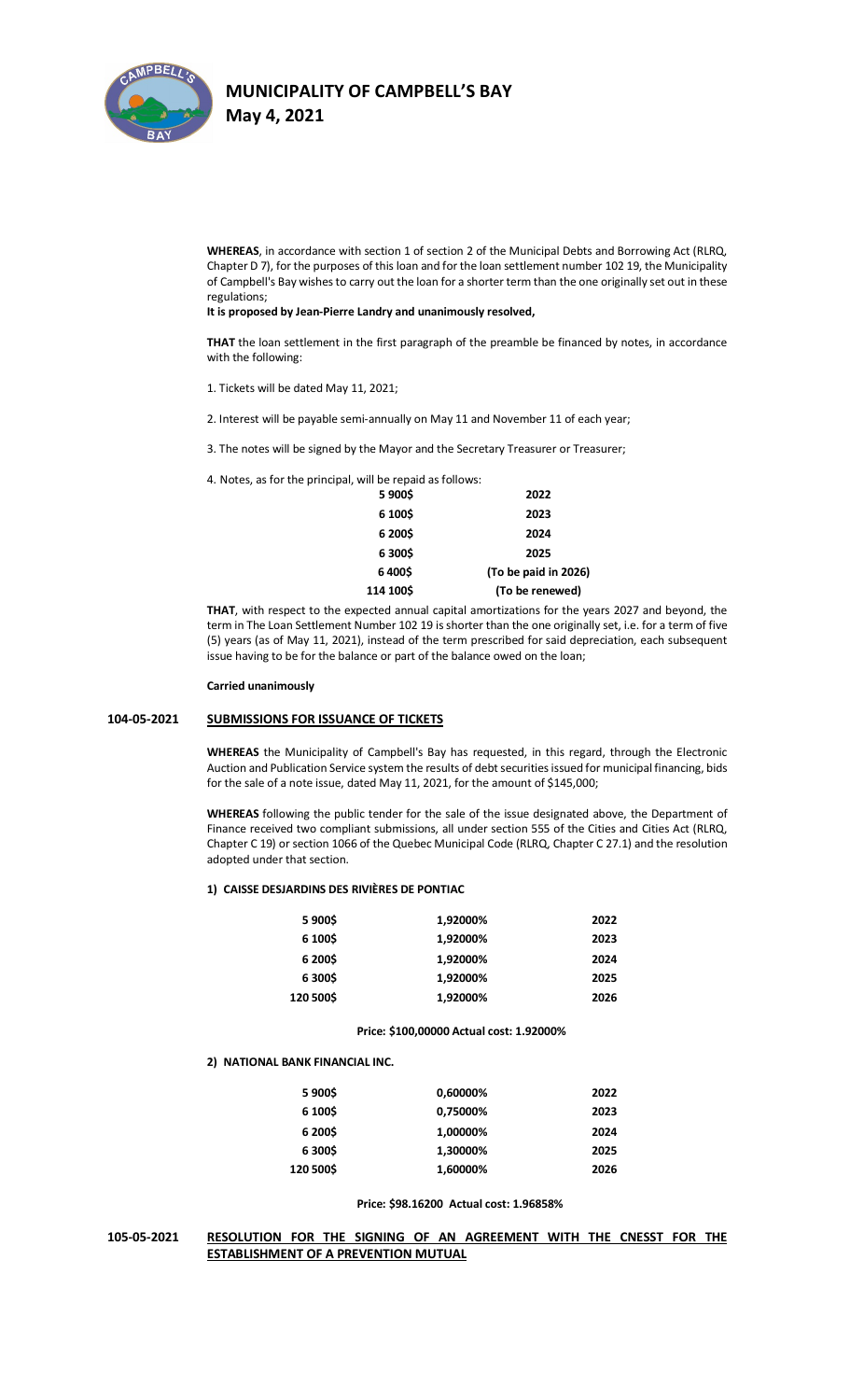

**PROPOSED BY HEBERT-SHEA AND RESOLVED**, the directors having read a full reading and declaring themselves satisfied, that the proposed agreement with the Commission on Standards, Fairness, Health and Safety of Work relating to the grouping of employers for the purposes of subjecting to personalized rates and the calculation of these rates for the year 2022 is accepted as and that the Federation of Quebec Municipalities be authorized to sign this agreement and any subsequent renewal of this agreement, as long as this authorization has not been duly revoked by a new resolution of the directors of the Municipality.

This resolution is conditional on the fact that the CNESST's experience indices in our municipality correspond to the threshold of passage established by the FQM.

#### **Carried unanimously**

## **106-05-2021 NEW ¾ TON PUBLIC WORKS TRUCK**

**Motioned by Suzanne Dubeau-Pilon** and resolved to start looking for a new or used 3/4-ton truck,

#### **Carried unanimously**

#### **MERN – STUDY ON ELECTRIFICATION OF MUNICIPAL VEHICLE FLEET AND BUILDINGS**

**It is noted that** the mayor updates council regarding a presentation on electric vehicles. This will be studied further.

### **NOTICE OF MOTION AND PRESENTATION OF DRAFT BYLAW IS HEREBY GIVEN BY LOIS SMITH REGARDING A MODIFICATION TO BYLAW NO 101-19 M01 REGARDING CONTRACTUAL MANAGEMENT** in the context of the COVID-19 pandemic, the government is reiterating its desire to support the Quebec economy.

## **107-05-2021 NEW TRIENNIAL ROLE – 2022-2023-2024**

**WHEREAS** the Municipality of Campbell's Bay must deposit a new equilibrated triennial assessment role in 2022;

**WHEREAS** the previous triennial role deposit in 2019 was renewed and not equilibrated;

**Motioned by Raymond Pilon** and resolved to authorize the deposit of a new triennial role for 2022- 2023-2024 and to authorize the work to be carried out in regards to the equilibration of the municipal assessment role in accordance with the agreement with the FQM and MRC Pontiac. **It is noted that** for 2022 whether a municipality optionally or mandatory rebalances the role, there is no financial impact since normally there is an annual fixed cost.

#### **Carried unanimously**

## **108-05-2021 ADOPTION OF THE 2020 FINANCIAL STATEMENTS**

**Motioned by Suzanne Dubeau-Pilon** and resolved to accept the 2020 financial and auditor's report are presented.

## **Carried unanimously**

## **109-05-2021 AUTHORIZATION OF EXPENSE – SHELTER FOR ELECTRONICS**

**Motioned by Stéphanie Hébert-Shea** and resolved to authorize the expense of \$600 for the purchase of a new shelter for the electronics at the transfer site. The expense is authorized from the budgetary item: Transfer site maintenance.

**Carried unanimously**

## **AUTHORIZATION OF EXPENSE-NEW RECYCLING BINS**

**It is noted that** this item is deferred to next meeting.

### **110-05-2021 INTERMUNICIPAL AGREEMENT – SEWER CAMERA – MUNICIPALITY OF SHAWVILLE**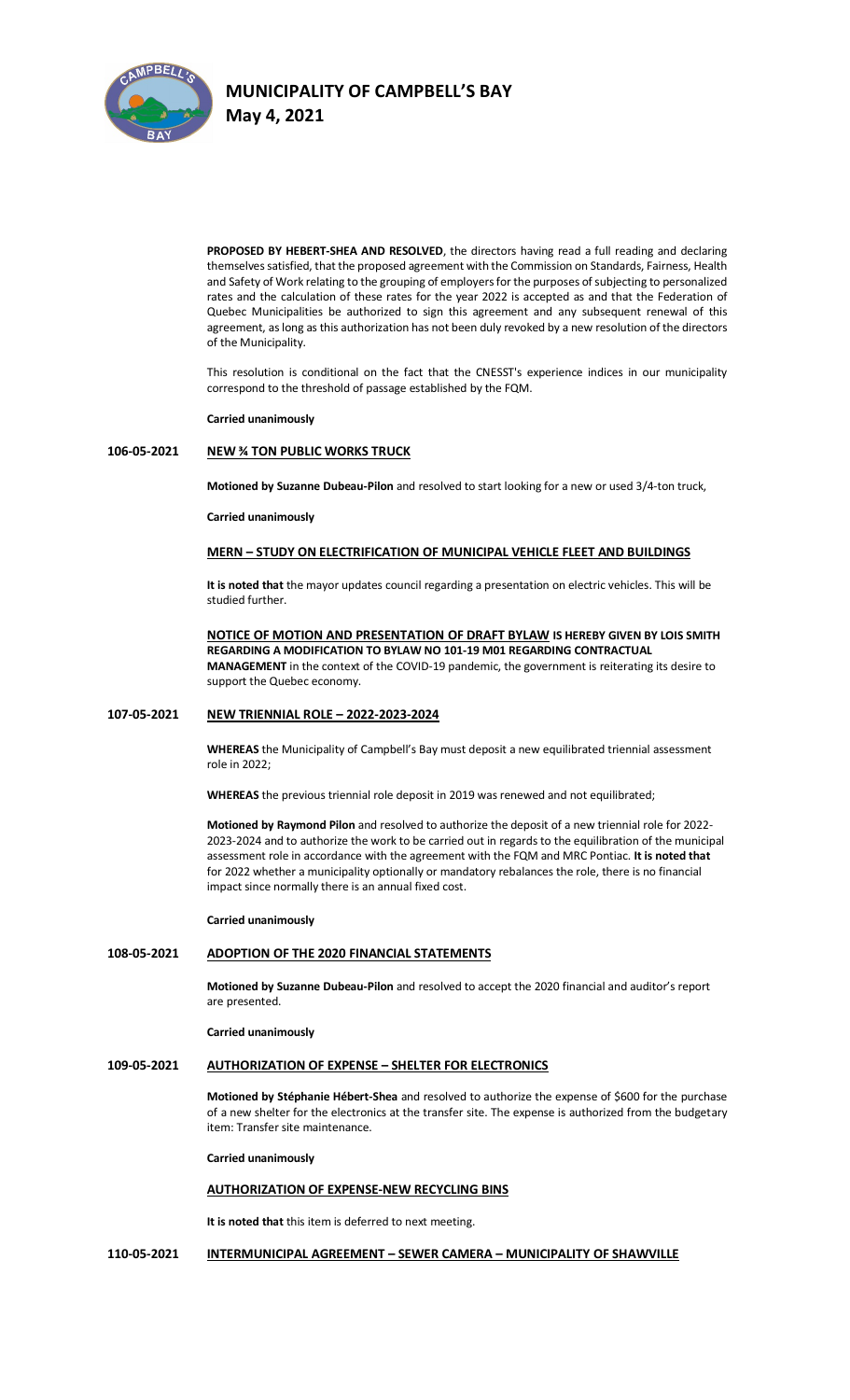

**Motioned by Jean-Pierre Landry** and resolved to accept the conditions of the agreement as prepared and emailed regarding the usage of the Municipality of Shawville's sewer camera.

**Carried unanimously**

## **DOMESTIC GARBAGE AND CURBSIDE PICKUP**

**It Is noted that** the Mayor mentions items that are not acceptable in domestic garbage and curbside pickup.

## **PARKS, RA HALL AND RINK 111-05-2021 DOWNTOWN PARKS PROJECT – TENDER**

**Motioned by Stéphanie Hébert-Shea** and resolved to authorize the preparation of 1 tender in regards to the Downtown Park project to be prepared by Fotenn. **It is noted that** Fotenn will submit a proposal regrading the preparation of the tender document.

## **Carried unanimously**

### **112-05-2021 AUTHORIZATION OF EXPENSE - TEMPORARY WASHROOM FOR PARKS**

**Motioned by Tim Ferrigan** and resolved to authorize the expense of \$3,500 for the rental of 2 portable toilets and 1 hand-washing station since the RA hall washrooms aren't available this summer due to the COVID clinic. The expense is allocated from the budgetary item: RA hall maintenance.

#### **Carried unanimously**

### **113-05-2021 VILLAGE REVIVAL PROGRAM**

**Motioned by Jean-Pierre Landry** and resolved to authorize the expense of \$10,000 from the Renouveau Villageois program for the beautification of the downtown village including a banner program and purchase of dog waste systems.

#### **Carried unanimously**

### **114-05-2021 ENDORSEMENT OF EXPENSE – SAFETY NET INSTALLATION – BALLFIELD/SPLASHPAD**

**Motioned by Lois Smith** and resolved to authorize the additional expense of \$700 plus taxes. For the purchase of supplies regarding the installation of the safety net. The expense is allocated from the budgetary item: Park Maintenance.

#### **Carried unanimously**

### **115-05-2021 AUTHORIZATION OF EXPENSE – EXTENSION OF EXTERIOR RAILING AT THE MDJ**

**Motioned by Raymond Pilon** and resolved to authorize the expense of \$200 plus taxesfor the extension of the railing located outside of the MDJ building – formerly the library. The expense is allocated from the budgetary item: rink maintenance.

### **Carried unanimously**

## **116-05-2021 REQUEST FOR FINANCIAL CONTRIBUTION - SANITARY FACILITY IN DOWNTOWN CAMPBELL'S BAY**

**CONSIDERING THAT** the Municipality of Campbell's Bay undertook a phased project to revitalize its village centre in 2015;

**CONSIDERING THAT** this project involves the integration of existing infrastructure, namely the P.P.J. Cyclo Park, the Pontiac Quad Club Trail and a municipal ramp to the Ottawa River, among others;

**CONSIDERING THAT** the major element of the present phase is the construction of a public sanitary block;

**CONSIDERING THAT** such a facility will greatly benefit users of the above-mentioned infrastructures;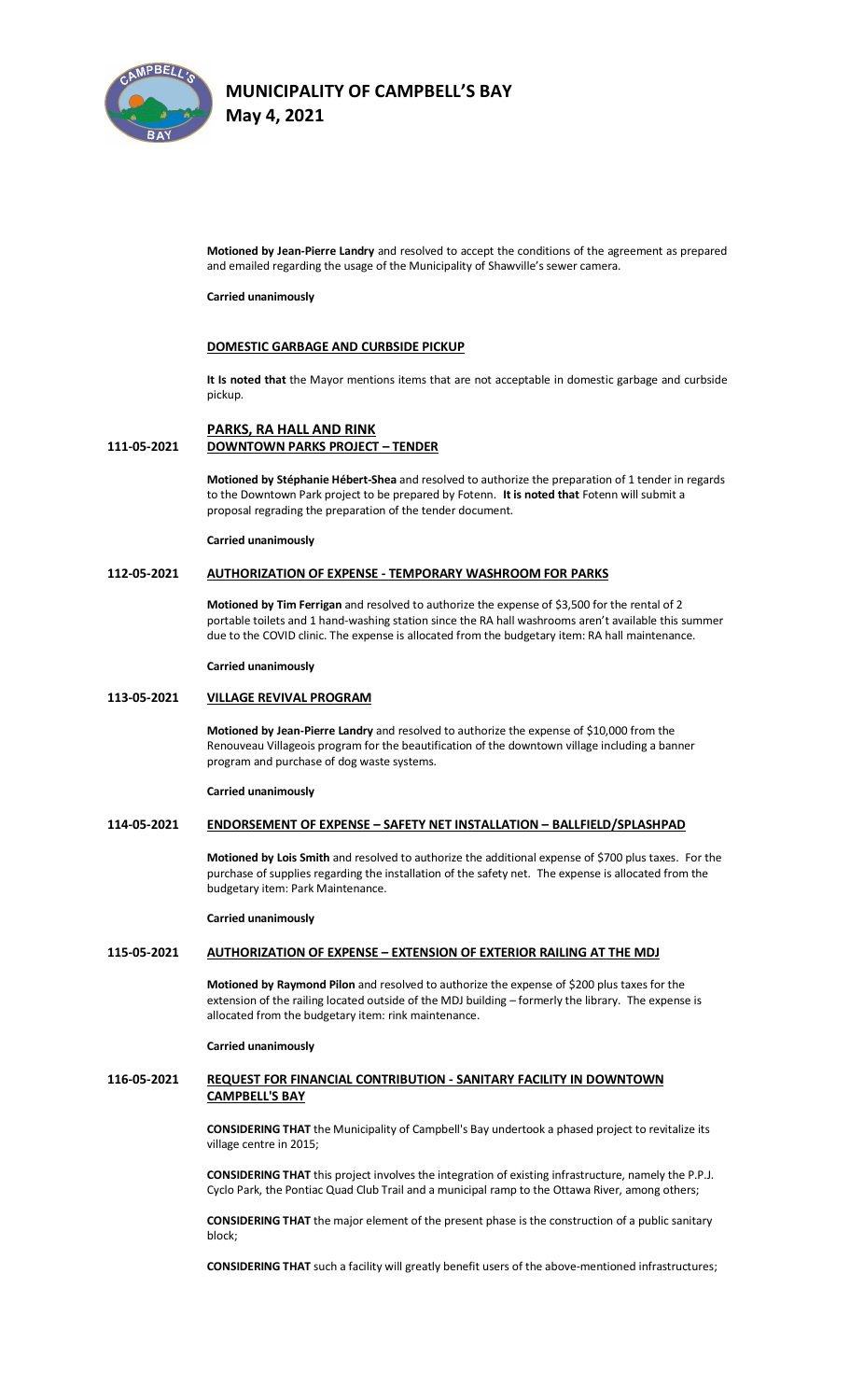

**CONSIDERING** the high costs of building such a facility to meet building code and accessibility standards, which are estimated at nearly eighty thousand dollars (\$80,000);

**CONSIDERING THAT** the Municipality of Campbell's Bay is committed to providing for its maintenance and to bear the costs of it;

**FOR THESE REASONS, it is motioned by Jean-Pierre Landry** and resolved to submit a request to the MRC Pontiac and the Pontiac Quad Club to contribute financially to the construction of a sanitary block alongside the P.P.J. Cyclo Park located in the downtown core of the Municipality of Campbell's Bay.

**Carried unanimously MRC VOLUNTEER AWARDS 2020-2021**

**It is noted that** this item is deferred to next meeting.

## **SHQ PROGRAMS**

**It is noted that** the Mayor mentions that the Municipality provided a solution to the MRC Pontiac in terms of a document to use that will ensure all renovation projects subject to financial aid through the SHQ programs and administered by the MRC Pontiac have received the appropriate permits.

## **117-05-2021 REQUEST FOR REMEDIATION OF SOIL EROSION CAUSED BY ALL-TERRAIN VEHICLES USING THE TRAIL ON THE PONTIAC MRC PROPERTY ALONG FRONT STREET IN CAMPBELL'S BAY**

**WHEREAS** the MRC Pontiac has granted a right of way on some of its properties to the Pontiac quad club to allow them better access to the village centre of some municipalities;

**WHEREAS** one of these rights of way is located along Front Street in Campbell's Bay;

**WHEREAS** the passage of off-road vehicles using it has eroded the ground and, as a result, exposed the roots of the trees along Front Street;

**WHEREAS** the trees that line Front Street are one of the main assets of the Campbell's Bay center town;

**WHEREAS** some of these trees are already showing signs of deterioration;

**Therefore, it is motioned by Jean-Pierre Landry** and resolved that a request be submitted to the MRC Pontiac for consideration of the situation and to apply a suitable solution as soon as possible to eliminate soil erosion problems caused by all-terrain vehicles using the trail on the MRC Pontiac property along Front Street in Campbell's Bay;

#### **Carried unanimously**

## **118-05-2021 SUMMER JOB POSTINGS**

**Motioned by Suzanne Dubeau Pilon** and resolved to post the two summer jobs, titled Public Works Labourer and Assistant to the Fire Chief, as presented.

## **Carried unanimously SECURITY 119-05-2021 CHIEF'S MONTHLY REPORT**

**Motioned by Lois Smith** and resolved to accept the Chief's monthly report for April 2021.

**Carried unanimously**

## **120-05-2021 SOPFEU – RESOLUTION OF SUPPORT TO THE MRC DE LA VALLÉE-DE-LA-GATINEAU**

**CONSIDERING** resolution C.M. 2021-04-20 adopted by the MRC Pontiac and resolutions 2021-R-AG088 and 2021-R-AG118 adopted by the Council of the MRC of Vallée-de-la-Gatineau with regard to the SOPFEU and attached hereto to form an integral part hereof, it was proposed by Jean-Pierre Landry and resolved that the Council of the Municipality of Campbell's Bay support the said resolutions and the steps taken by the MRC Vallée-de-la-Gatineau.